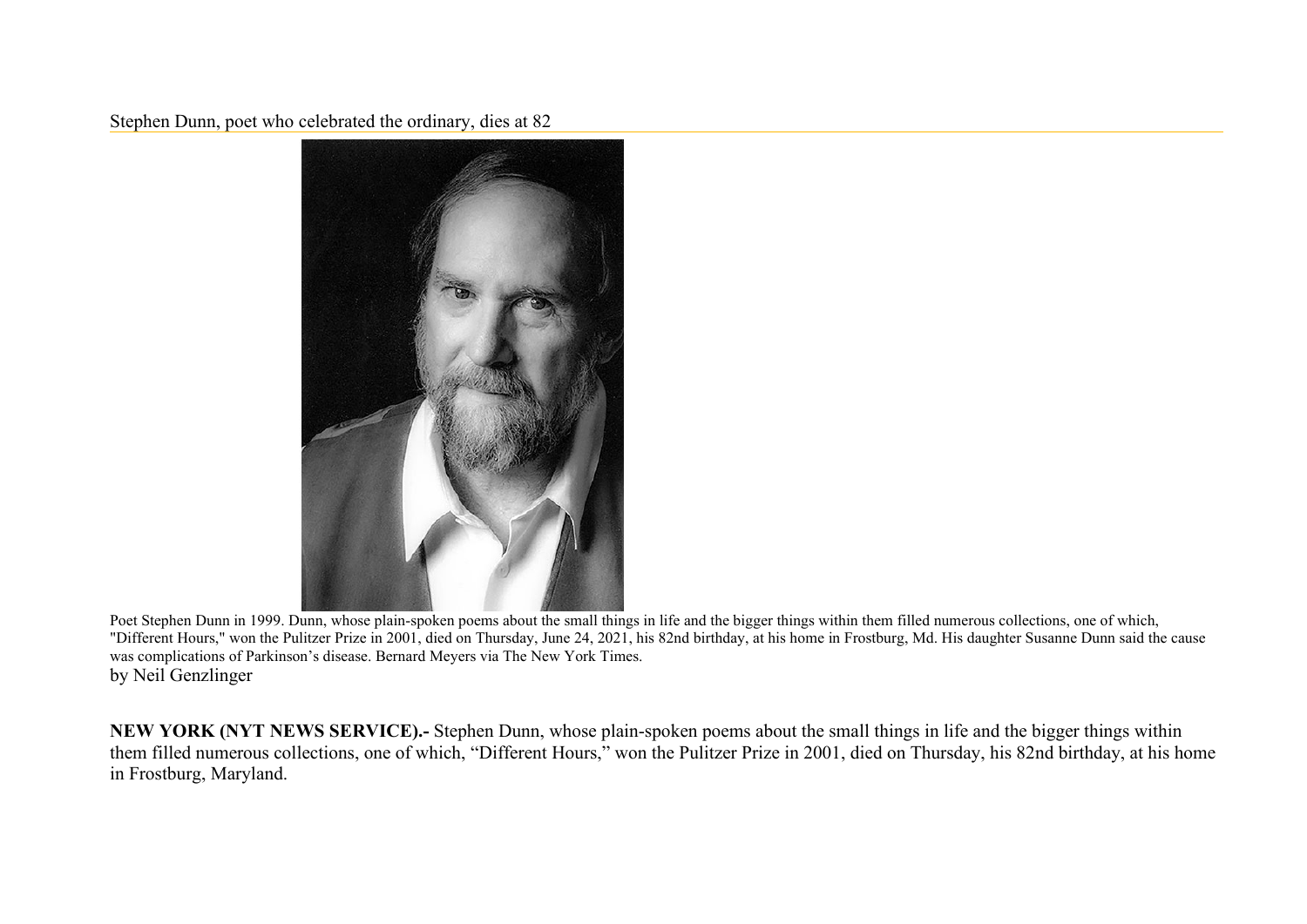His daughter Susanne Dunn said the cause was complications of Parkinson's disease.

Beginning with his first full-length collection, "Looking for Holes in the Ceiling," in 1974, Dunn specialized in poems about surviving, coping with and looking for meaning in the ordinary passages of life, or at least of the middle-class life he was familiar with. He wrote of marriages under stress, the vicissitudes of aging, a hawk that smashed into his window but then flew again.

Some poems were fanciful. A sequence of them in his 2003 collection, "Local Visitations," imagined writers from the past in the towns of New Jersey, where Dunn lived for many years while teaching at what is now Stockton University near Atlantic City — "Jane Austen in Egg Harbor," "Flaubert in Smithville," "Chekhov in Port Republic."

More often, though, his subject matter was of a sort that might draw a sigh or smile of familiarity from the reader. There was, for instance, "Aerial in the Pines" (1986), which found profundity in the everyday concern of television reception. It began this way:

To cut off the top branches

of the majestic pine

(once unthinkable for us)

was a bit of nature traded

for clear reception,

for what was fundamental now.

The tree looked foolish, like someone

well-dressed

with a bad haircut, but the television

had become what to do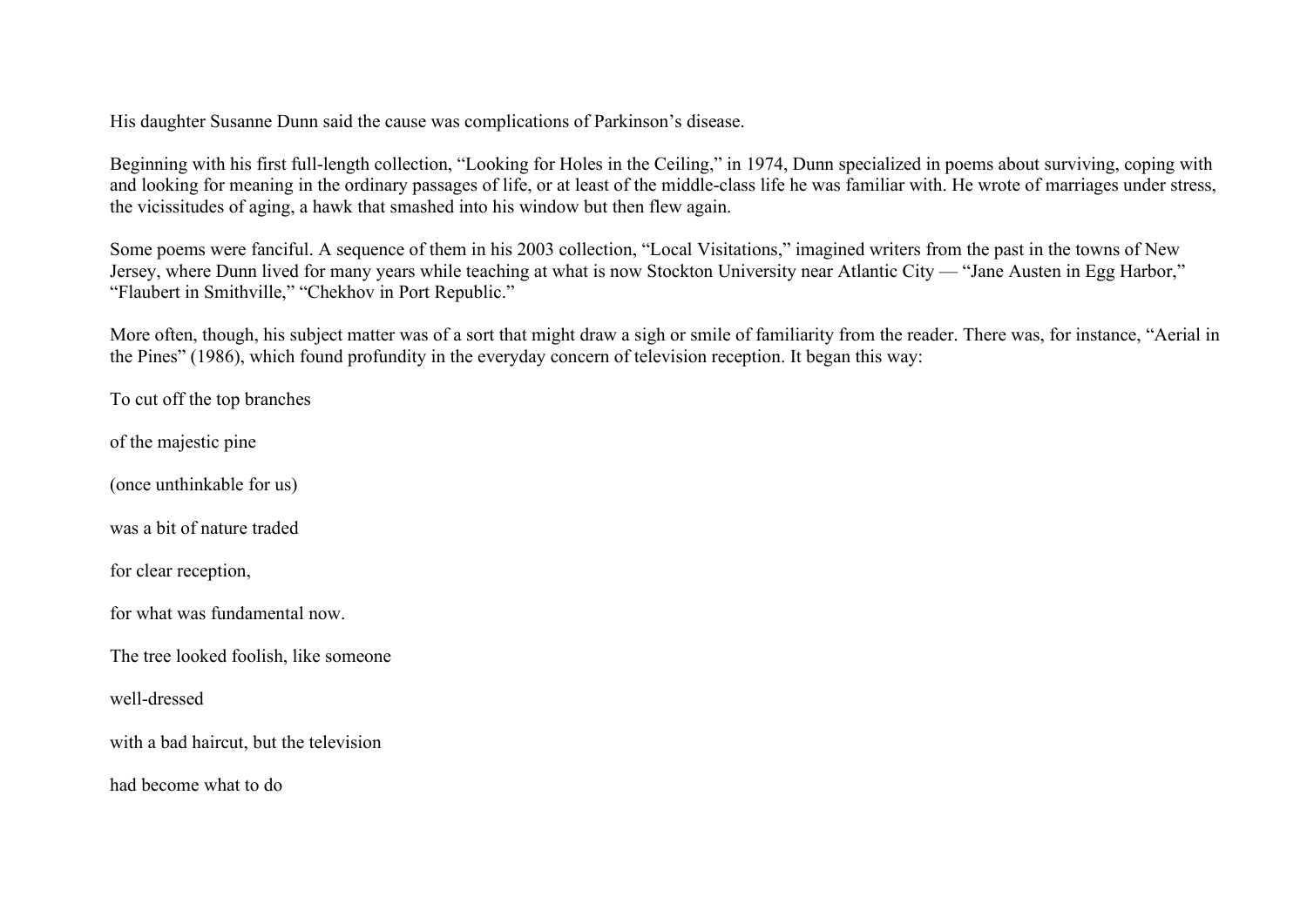with difficult time,

important, an antidote to speaking

if need be, company when our nerves

couldn't bear the silence

of a printed page.

In an article written for the Pulitzer website, Dunn said he had been most influenced by three poets: Robert Frost, Wallace Stevens and Theodore Roethke, all themselves Pulitzer winners.

"In a nutshell, Frost for his strategies of composition and his quotidian yet philosophical investigations," Dunn wrote. "Stevens for teaching me that, if the music was right, I could love poems I didn't understand. Roethke for his sensual playfulness, but finally for his lyrical meditations, and his phrasing; yes, Roethke most of all."

The critic Emily Nussbaum reviewed Dunn's prizewinning book in The New York Times Book Review several months after the award was announced.

"Dunn's Pulitzer Prize-winning 11th collection, 'Different Hours,'" she wrote, "is largely grounded in the present day — several poems refer to the millennium and news events such as the Oklahoma City bombing — but it also has an out-of-time quality, like a conversation with your smartest friend during a long-distance road trip."

Dunn continued to publish new work regularly. His final book, "The Not Yet Fallen World," is to be published in 2022.

"A typical Dunn poem," Joel Brouwer wrote in reviewing "What Goes On: Selected and New Poems, 1995-2009" in The Times Book Review in 2009, "opens up a basic human trouble — a body souring with age, a marriage souring with regret, a believer souring with doubt — meditates on it with equal parts seriousness and good humor, and finally offers not quite consolation but acceptance, a sense of having gained some measure of dignity simply by looking life in the eye."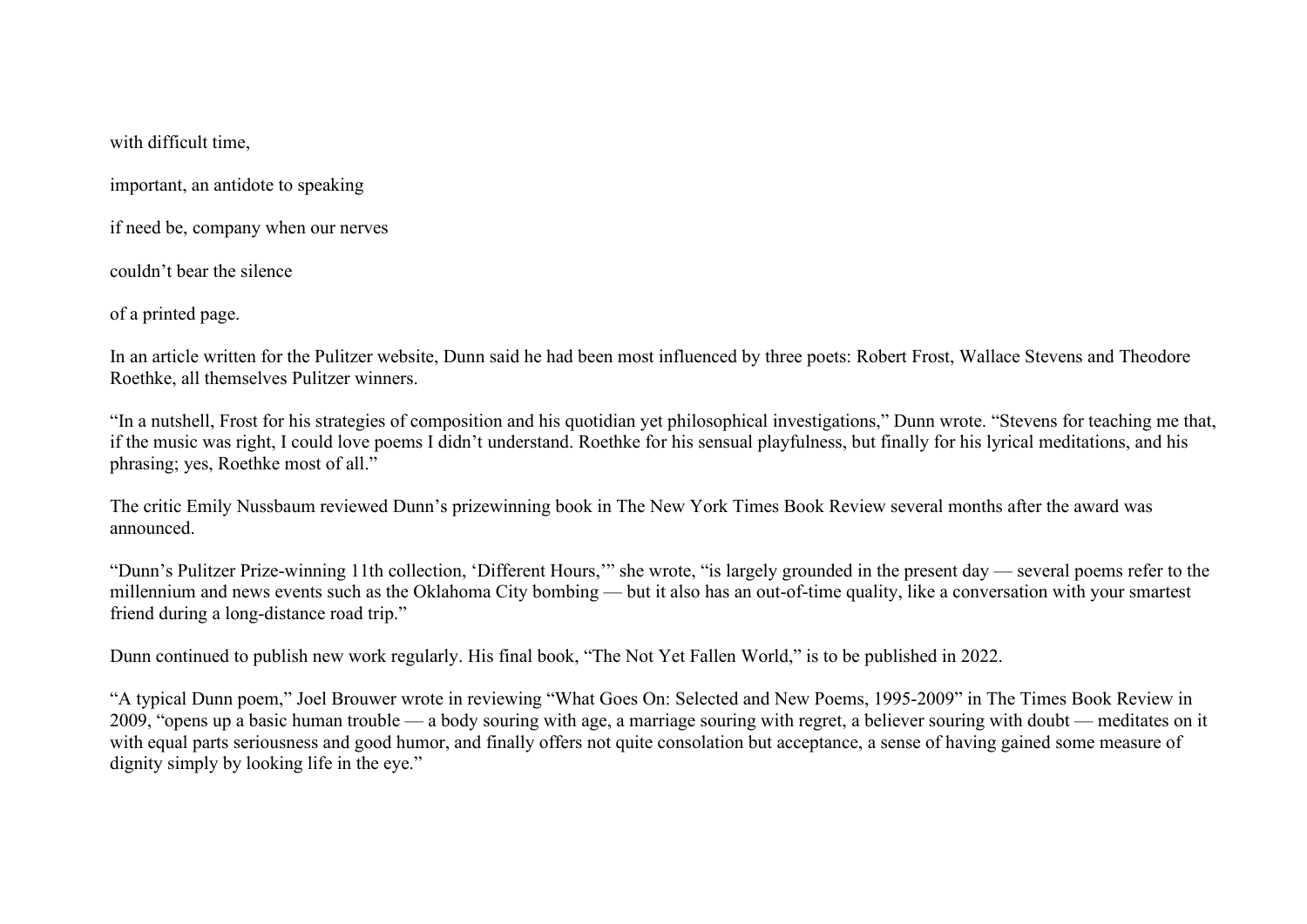Whether writing about matters small or large, Dunn said in a 2010 episode of The Cortland Review's video series "Poets in Person," the key was to find the meaning beneath the experience.

"Even your most serious problem," he said, "very few people are going to be interested in unless you yourself, in the act of writing the poem, make some discoveries about it."

Stephen Elliot Dunn was born on June 24, 1939, in Forest Hills, Queens, to Charles and Ellen (Fleishman) Dunn.

He first came to public attention not as a poet but as a basketball player. He was a star at Forest Hills High School, from which he graduated in 1957, and then played guard at Hofstra University, including on the team that went 23-1 in the 1959-60 season. After graduating from Hofstra in 1962 with a history degree, he played professionally for one season with the Williamsport Billies of the Eastern Basketball Association.

Though he wasn't able to make a career out of basketball, Dunn did sometimes see connections between the sport and the lot of the poet, something he wrote about in an essay called "Basketball and Poetry."

"One of the points that I make in the essay," he told NPR's "Weekend Edition" in 2014, "is the similarity between poetry and basketball, is a chance to be better than yourself, to transcend yourself, if you're hot that day. And that happens in writing in our best moments, where we find ourselves saying what we didn't know we knew or couldn't have said in any other circumstance. Those are the moments in poetry I live for now."

Even with a Pulitzer, Dunn told The Times in 2001, being a poet was not, financially speaking, the same as that other career he had flirted with.

"I suppose now I will get some more money in speaking fees," he said, "but, let's be real, I will be teaching again in the fall. This is not pro basketball."

Some of his poems touched on sports. "Grace," published in The Iowa Review in 1994, reflected on the 1993 World Series, which ended dramatically when a home run by Joe Carter of the Toronto Blue Jays defeated the Philadelphia Phillies, a team with many fans in Dunn's part of New Jersey. And, of course, basketball turned up now and then.

At a reunion of that 23-1 Hofstra team in 2000, Dunn, who had continued to enjoy playing basketball for years after his collegiate prime, read his poem "Losing Steps," which ends this way:

you're walking to a schoolyard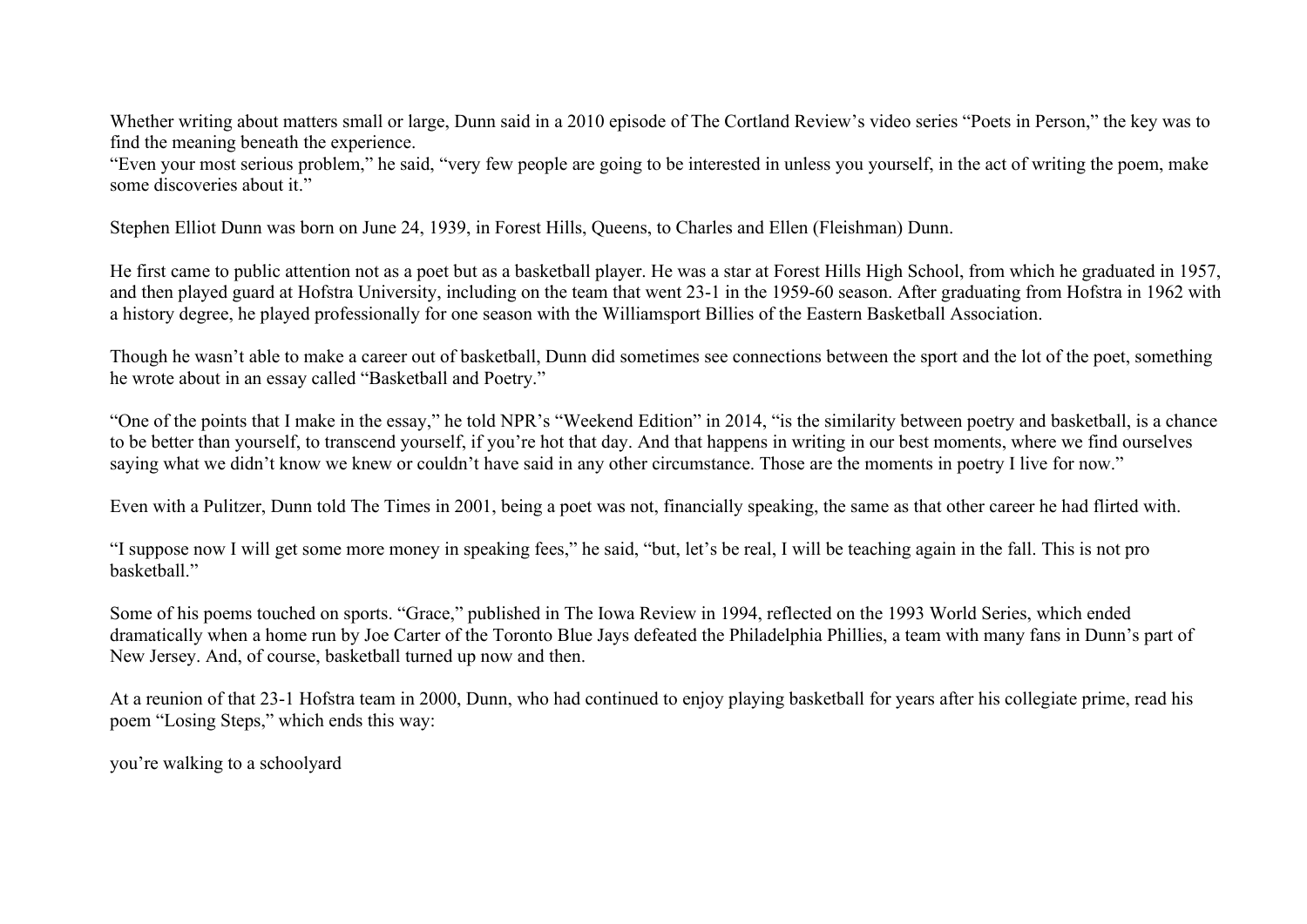where kids are playing full-court,

telling yourself

the value of the experience, a worn down

basketball under your arm,

your legs hanging from your waist

like misplaced sloths in a country

known for its cheetahs and its sunsets.

After his time playing for the Billies, Dunn made a start in advertising. But at 26 he abandoned it and went to Spain to try to write a novel; he did, he said, but threw it away. Returning to the United States, he enrolled in the creative writing program at Syracuse University, at 29 an outlier among younger classmates.

"All the 22-year-olds in the creative writing program at Syracuse were more advanced in their reading than I was," he wrote in his article for the Pulitzer site. "My advantage was that the talk about poems and poetry was all new to me. I had an amateur's wonderment."

He received his master's degree there in 1970 and began to take writing poetry seriously. He started teaching at Stockton in 1974 and stayed for some 30 years, even after the Pulitzer brought him offers from bigger-name institutions.

"I felt lucky to live in a place and teach at a school that was in the process of becoming, lucky not to be living in Paris or Manhattan," he told The Press of Atlantic City in 2011.

"Stockton and South Jersey," he added, "proved to be very good for me and my work."

Dunn married Lois Kelly in 1964; they divorced in 2001. After marrying the writer Barbara Hurd in 2002, he relocated to Frostburg. In addition to Hurd and his daughter Susanne, who is from his first marriage, he is survived by another daughter from that marriage, Andrea Dunn; a stepdaughter, Tara Perry; a stepson, Adam Wilson; two grandchildren; and four step-grandchildren.